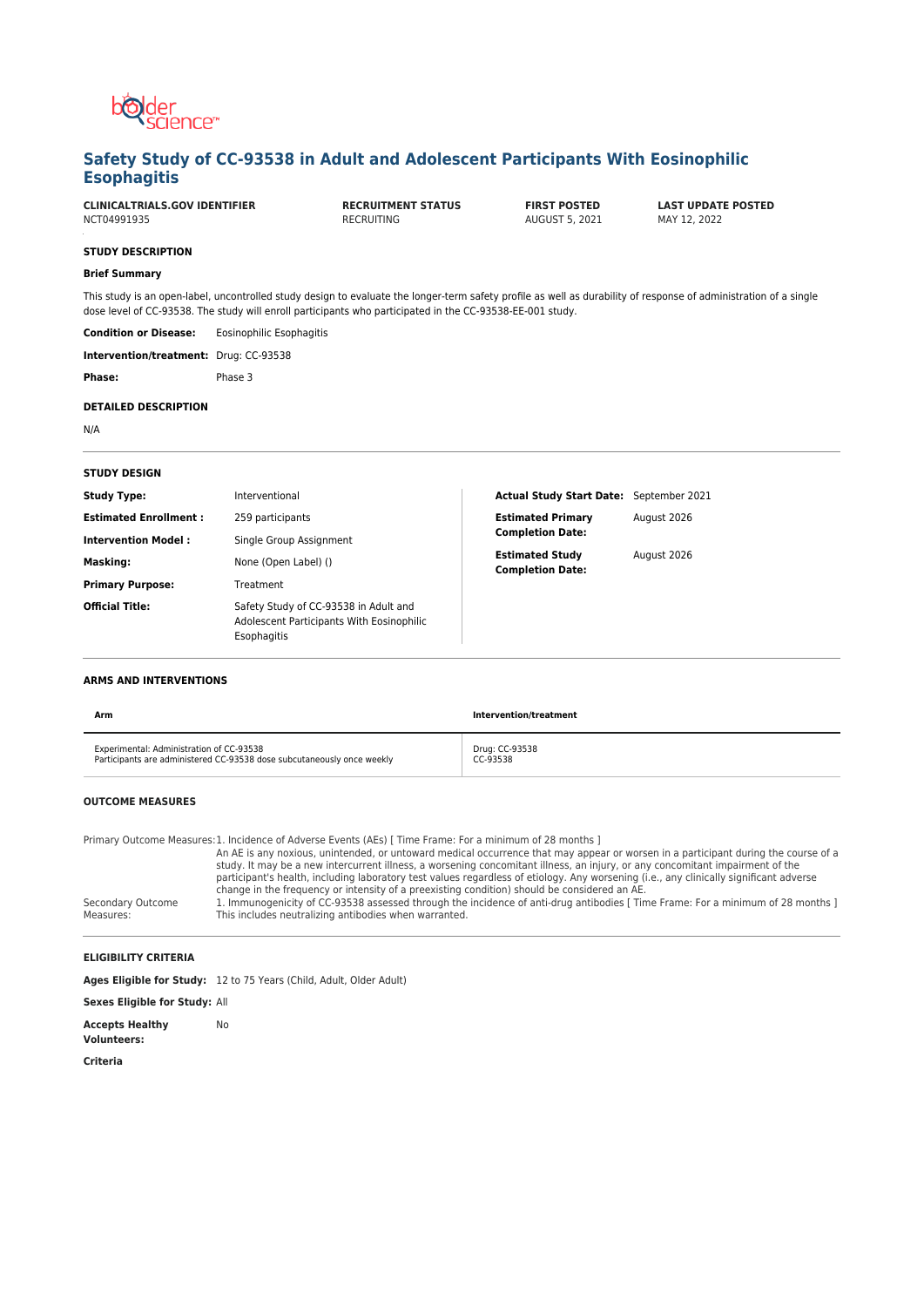#### Inclusion Criteria:

### Previously participated in prior clinical study CC-93538-EE-001 and either:

completed both the Induction and Maintenance phases; or completed the Induction Phase, however, did not qualify for the Maintenance Phase, including having a severe eosinophilic esophagitis (EoE) flare requiring endoscopic intervention or rescue therapy. Demonstrated compliance with required investigational product dosing during the prior study. Did not permanently discontinue investigational product in the prior study and/or did not experience any clinically significant adverse events related to Investigational Product that would preclude further dosing. Females of childbearing potential must have a negative pregnancy test prior to the first dose of open-label CC-93538 and agree to practice a highly effective method of contraception (as defined in the prior study) until 5 months after the last dose of open-label CC-93538.

#### Exclusion Criteria:

Clinical or endoscopic evidence of other diseases or conditions that may affect or confound the histologic, endoscopic, or clinical symptom evaluation for this study. Active Helicobacter pylori infection or esophageal varices. Evidence of immunosuppression, or of having received systemic immunosuppressive or immunomodulating drugs within 5 drug half-lives prior to open-label extension study (OLE) Day 1. Use of these agents is prohibited during the study. Treatment with oral or sublingual immunotherapy within 6 months of OLE Day 1. Use of these agents is prohibited during the study. Received an investigational product, other than that administered in CC-93538-EE-001, within 5 half-lives prior to OLE Day 1 (includes investigational product received during an interventional trial for COVID-19). Those vaccinated with an investigational COVID-19 vaccine during CC-93538-EE-001 are not eligible, unless allowed following a discussion with the Clinical Trial Physician. Received a live attenuated vaccine within one month prior to OLE Day 1; or anticipates the need for a live attenuated vaccine at any time throughout the course of this study. Any disease that would affect the conduct of the protocol or interpretation of the study results, or would put a patient at risk by participating in the study (e.g. colitis, celiac disease, Mendelian disorder associated with EoE, severe uncontrolled asthma, infection causing eosinophilia, hypereosinophilic syndrome, or cardiovascular condition, or neurologic or psychiatric illness that could compromise the participant's ability to accurately document symptoms of EoE; newly diagnosed malignancy, lymphoproliferative disease, or clinically significant laboratory abnormality). Active or ongoing infections including parasitic/helminthic infections, viral hepatitis, tuberculosis, or HIV. Has had idiopathic anaphylaxis or major immunologic reaction to an immunoglobulin-G containing agent; or any known hypersensitivity to any ingredient in CC-93538. Females who are pregnant or lactating.

#### **CONTACTS AND LOCATIONS**

#### **Contacts**

Contact: BMS Study Connect Contact Center www.BMSStudyConnect.com 855-907-3286 [Clinical.Trials@bms.com](mailto:Clinical.Trials@bms.com) Contact: First line of the email MUST contain NCT # and Site #.

#### **Locations**

| United States, Alabama              | AES - DRS - Simon Williamson Clinic, PC - Birmingham | Birmingham       |
|-------------------------------------|------------------------------------------------------|------------------|
| United States, Alabama              | Gastro Care PC - CAR                                 | Tuscaloosa       |
| United States, Arizona              | Phoenix Childrens Hospital                           | Phoenix          |
| United States, Arizona              | AES - DRS - Central Phoenix Medical Clinic, LLC      | Phoenix          |
| United States, Arizona              | Mayo Clinic Scottsdale                               | Scottsdale       |
| United States, Arizona              | Del Sol Research Management                          | Tucson           |
| United States, Arizona              | MetroHealth Medical Center                           | Tucson           |
| United States, California           | OM Research                                          | Lancaster        |
| United States, California           | OM Research                                          | Lancaster        |
| United States, California           | <b>Gastrointestinal Biosciences</b>                  | Los Angeles      |
| United States, California           | UCSF Benioff Children's Hospital Oakland             | Oakland          |
| United States, California           | Palmtree Clinical Research                           | Palm Springs     |
| United States, California           | Alliance Clinical Research, LLC                      | Poway            |
| United States, California           | SDG Clinical Research, Inc.                          | San Diego        |
| United States, California           | Precision Research Institute, LLC                    | San Diego        |
| United States, Colorado             | Childrens Hospital Colorado                          | Aurora           |
| United States, Colorado             | Peak Gastroenterology Associates                     | Colorado Springs |
| United States, Colorado             | Rocky Mountain Pediatric Gastroenterology            | Denver           |
| United States, Colorado             | Western States Clinical Research Inc                 | Wheat Ridge      |
| United States, Connecticut          | <b>Connecticut Clinical Research Foundation</b>      | <b>Bristol</b>   |
| United States, Connecticut          | University of Connecticut                            | Farmington       |
| United States, Connecticut          | Medical Research Center of Connecticut LLC           | Hamden           |
| United States, District of Columbia | <b>Children's National Medical Center</b>            | Washington       |
| United States, Florida              | Gastro Florida                                       | Clearwater       |
| United States, Florida              | Nature Coast Clinical Research LLC                   | Inverness        |
| United States, Florida              | Nature Coast Clinical Research LLC                   | Inverness        |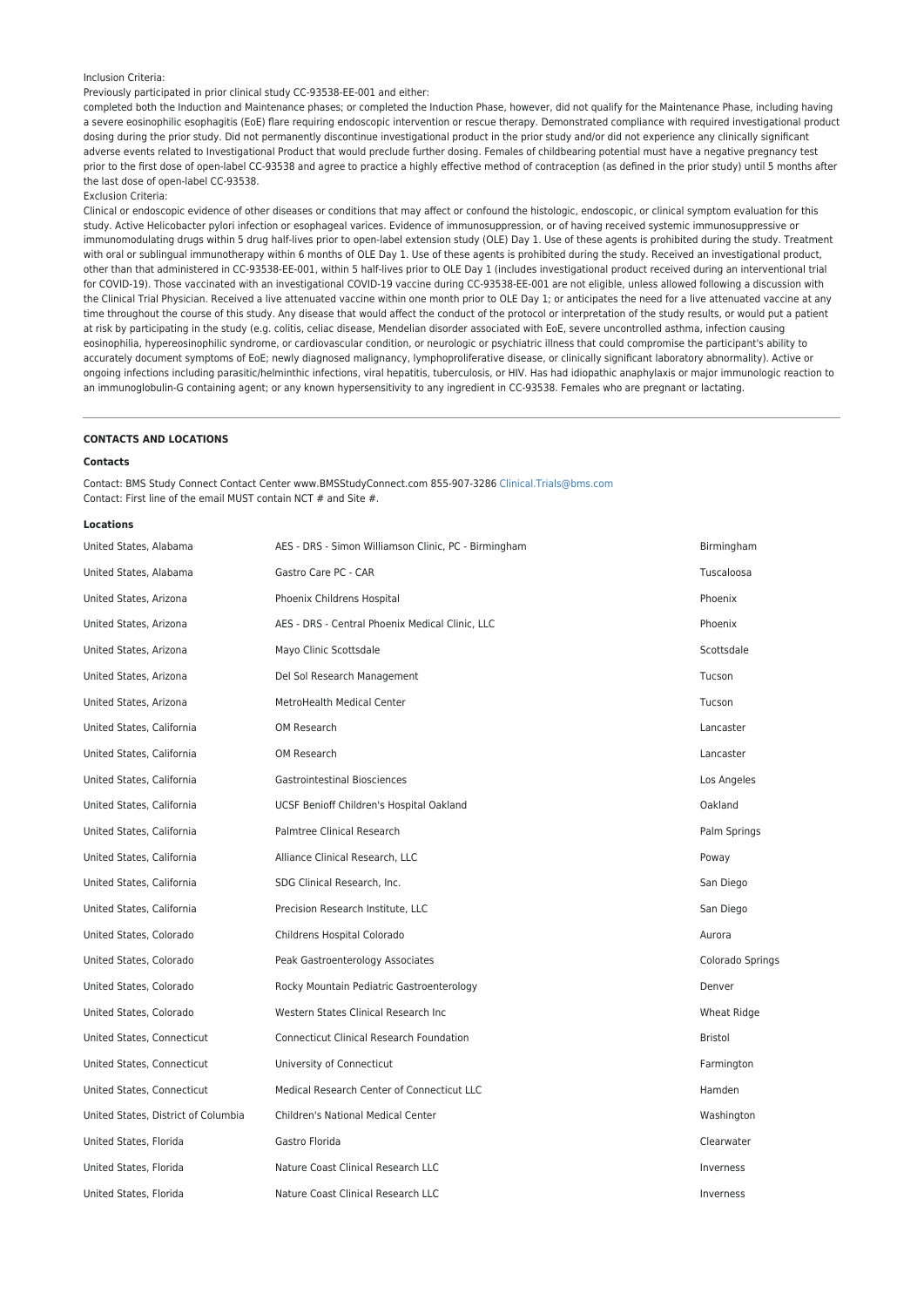United States, Florida ENCORE Borland-Groover Clinical Research Jacksonville United States, Florida ENCORE Borland-Groover Clinical Research Jacksonville United States, Florida Homestead Associates in Research Inc Miami United States, Florida **A** Plus Research Inc **A** A Plus Research Inc **Miami** United States, Florida **Med-Care Research North Miami Beach** North Miami Beach United States, Florida **AES - DRS - Synexus Clinical Research US**, Inc. - Orlando **Clinical Research US**, Inc. - Orlando United States, Florida Arnold Palmer Hospital For Children Orlando United States, Florida Gastroenterology Consultants of Central Florida - CAR Orlando United States, Florida **Advanced Medical Research Center** Port Orange Port Orange Port Orange United States, Florida **Supervation COS** Associates in Research Inc Sweetwater and Sweetwater and Sweetwater United States, Georgia **Emory University Emory University** Atlanta **Atlanta** Atlanta Atlanta Atlanta Atlanta United States, Georgia Gastroenterology Associates Of Central Georgia LLC Macon United States, Idaho Grand Teton Research Group PLLC and Teton Teton Research Group PLLC United States, Illinois **Northwestern University Feinberg School of Medicine** Chicago Chicago United States, Illinois **States** University of Chicago Chicago Chicago Chicago Chicago Chicago Chicago Chicago United States, Indiana **Indiana Indiana University Indianapolis** Indianapolis **Indianapolis** United States, Indiana **Gastroenterology Health Partners PLLC** New Albany United States, Iowa Clive Clive Iowa Digestive Disease Center Clive Clive Clive Clive Clive United States, Iowa **Iowa City Communisty of Iowa Hospitals and Clinics** Interventional City Iowa City United States, Kansas **Municipal Center Containers** University of Kansas Medical Center **Kansas City** Kansas City United States, Kentucky Tri-State Gastroentrology Associates Florence United States, Kentucky University of Louisville Louisville United States, Louisiana Gastroenterology Associates LLC Baton Rouge United States, Louisiana **Clinical Trials Management LLC** and the state of the Metairie United States, Louisiana **Clinical Trials Management LLC** Metairie Metairie United States, Louisiana **States Community Community** Ochsner Children's Health Center New Orleans New Orleans United States, Maryland States, and Johns Hopkins University Baltimore Baltimore Baltimore United States, Maryland **Digestive Disease Associates, PA** Catonsville United States, Maryland **Moodholme Gastroenterology Associates** Glen Burnie General Associates Glen Burnie United States, Maryland Meritus Medical Center Meritus Medical Center Hagerstown United States, Massachusetts Tufts - New England Medical Center Boston Boston Boston United States, Massachusetts Massachusetts General Hospital / Dana-Farber Cancer Institute Boston Boston United States, Massachusetts **Boston Children's Hospital** Boston Boston Boston Boston Boston Boston Boston Boston United States, Massachusetts **Brigham and Women's Hospital Boston** Boston Boston United States, Massachusetts Greater Boston Gastroenterology PC Framingham United States, Massachusetts **FC Research LLC** South Dartmouth Communisty Countries and South Dartmouth Dartmouth United States, Massachusetts **Baystate Medical Center** Springfield Springfield United States, Massachusetts UMASS Memorial Hospital Worcester United States, Michigan Troy Gastroenterology **Troy Gastroenterology** Troy Gastroenterology United States, Michigan Gastroenterology Associates of Western Michigan PLC Wyoming United States, Minnesota **Minnesota Gastroenterology Plymouth** Plymouth United States, Minnesota **Mayo Clinic** Mayo Clinic Rochester **Rochester** Rochester Rochester United States, Mississippi GI Associates and Endoscopy Center-GI Clinical Research Department Flowood United States, Missouri **Mid America Gastrointestinal Consultants** Manus America Gastrointestinal Consultants Kansas City United States, Missouri **Washington University Siteman Cancer Center** Saint Louis Caint Louis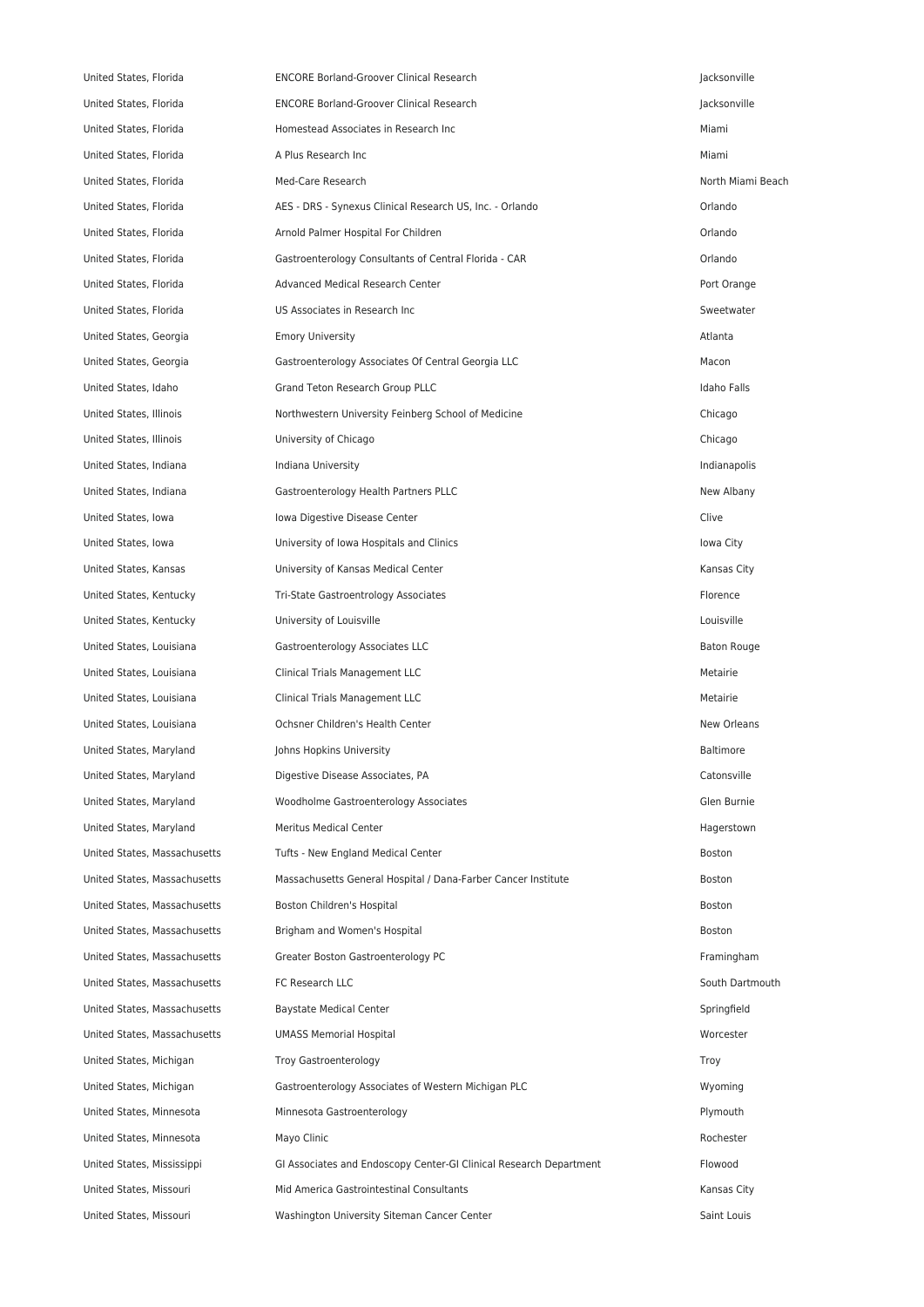| United States, Nebraska       | University of Nebraska Medical Center                              | Omaha              |
|-------------------------------|--------------------------------------------------------------------|--------------------|
| United States, Nevada         | Advanced Research Institute - Reno                                 | Reno               |
| United States, New Hampshire  | Dartmouth Hitchcock Medical Center                                 | Lebanon            |
| United States, New Jersey     | Atlantic Research Center LLC                                       | Ocean City         |
| United States, New Mexico     | New Mexico Clinical Research and Osteoporosis Center               | Albuquerque        |
| United States, New York       | Long Island Gastrointestinal Research Group LLP                    | <b>Great Neck</b>  |
| United States, New York       | Drug Trials America                                                | Hartsdale          |
| United States, New York       | NYU Langone Medical Center                                         | New York           |
| United States, New York       | Dr. Jeffrey Crespin, MD - New York - CAR                           | New York           |
| United States, New York       | Icahn School of Medicine at Mount Sinai                            | New York           |
| United States, New York       | Rochester Gastroenterology: Devgun Surinder MD                     | Rochester          |
| United States, New York       | <b>Hill Medical Center</b>                                         | Syracuse           |
| United States, New York       | Syracuse VA Medical Center                                         | Syracuse           |
| United States, North Carolina | University of North Carolina at Chapel Hill                        | Chapel Hill        |
| United States, North Carolina | Clinical Research of Charlotte                                     | Charlotte          |
| United States, North Carolina | Duke University Medical Center                                     | Durham             |
| United States, North Carolina | <b>Medication Management LLC</b>                                   | Greensboro         |
| United States, North Carolina | Atlantic Medical Group - Kinston - CAR                             | Kinston            |
| United States, Ohio           | Dayton Gastroenterology, Inc.                                      | <b>Beavercreek</b> |
| United States, Ohio           | <b>Consultants for Clinical Research</b>                           | Cincinnati         |
| United States, Ohio           | Cincinnati Children's Hospital Medical Center                      | Cincinnati         |
| United States, Ohio           | University of Cincinnati Medical Center                            | Cincinnati         |
| United States, Ohio           | Cleveland Clinic Foundation                                        | Cleveland          |
| United States, Ohio           | The Cleveland Clinic Foundation                                    | Cleveland          |
| United States, Ohio           | AES - DRS - Synexus Clinical Research US, Inc. - Columbus          | Columbus           |
| United States, Ohio           | Optimed Research Ltd                                               | Columbus           |
| United States, Ohio           | Optimed Research Ltd                                               | Columbus           |
| United States, Oregon         | Velocity Clinical Research - Grants Pass - ERN - PPDS              | Medford            |
| United States, Pennsylvania   | Penn State Health Milton S. Hershey Medical Center                 | Hershey            |
| United States, Pennsylvania   | Children's Hospital of Philadelphia                                | Philadelphia       |
| United States, Pennsylvania   | University of Pennsylvania - Perelman Center for Advanced Medicine | Philadelphia       |
| United States, Pennsylvania   | Thomas Jefferson University                                        | Philadelphia       |
| United States, Pennsylvania   | Glenn S Freed, DO - CAR                                            | Pottsville         |
| United States, Rhode Island   | University Gastroenterology                                        | Providence         |
| United States, South Carolina | AES - DRS - Synexus Clinical Research US, Inc. - Anderson          | Anderson           |
| United States, South Carolina | Prisma Health - Upstate                                            | Greenville         |
| United States, Tennessee      | ClinSearch LLC                                                     | Chattanooga        |
| United States, Tennessee      | Vanderbilt University                                              | Nashville          |
| United States, Texas          | Texas Digestive Disease Consultants Dallas                         | Cedar Park         |
| United States, Texas          | AES - DRS - Synexus Clinical Research US, Inc. - Dallas            | Dallas             |
| United States, Texas          | Childrens Medical Center                                           | Dallas             |
| United States, Texas          | Brooke Army Medical Center Francis Street Medical Center           | Fort Sam Houstor   |
| United States, Texas          | Cook Childrens Medical Center                                      | Fort Worth         |
| United States, Texas          | Houston Endoscopy and Research Center                              | Houston            |
| United States, Texas          | Digestive Health Associates of Texas (DHAT)                        | Rockwell           |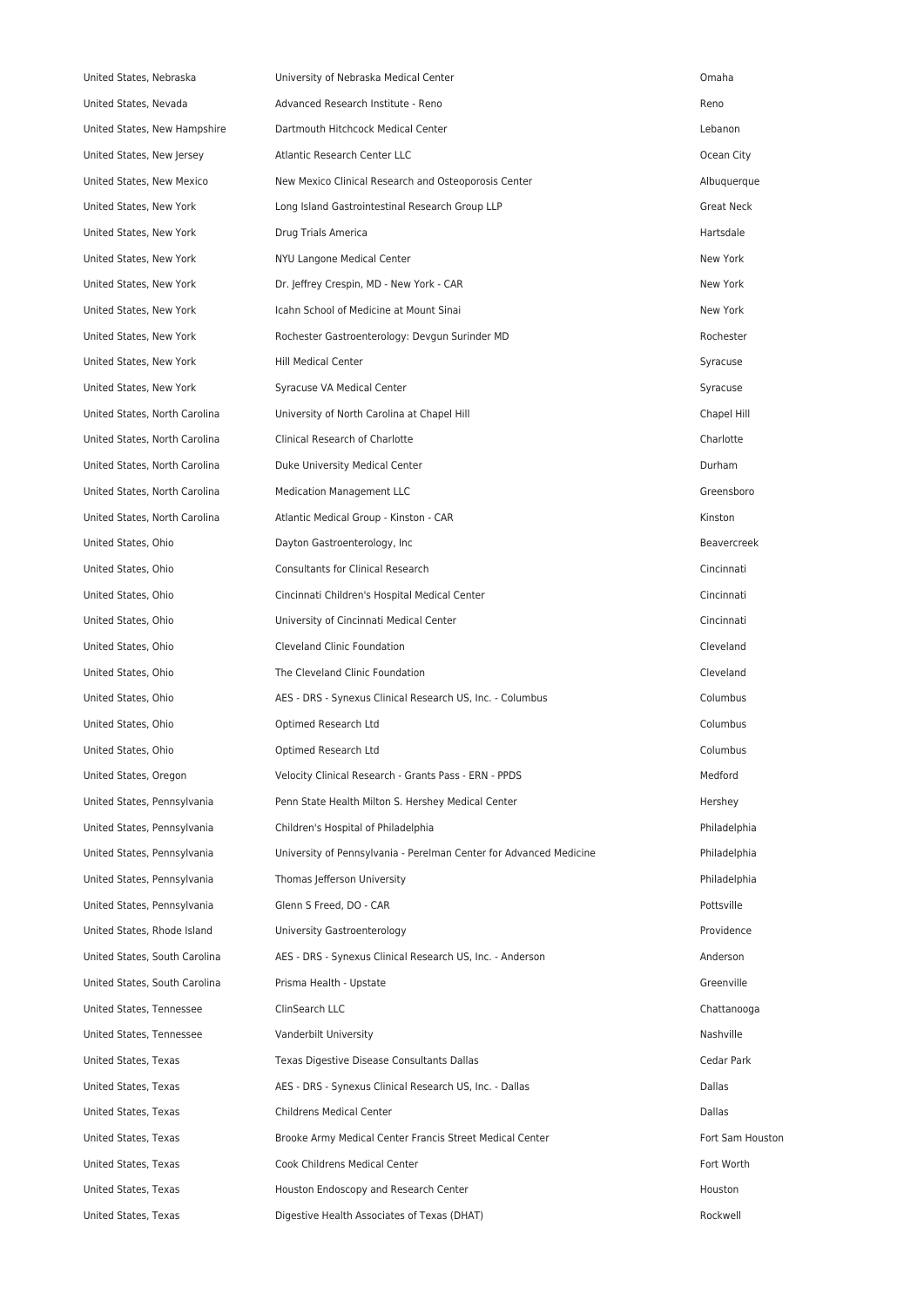| United States, Texas         | Southern Star Research Institute LLC                 | San Antonio           |
|------------------------------|------------------------------------------------------|-----------------------|
| United States, Texas         | Texas Digestive Disease Consultants - Southlake      | Southlake             |
| United States, Texas         | Tyler Research Institute, LLC                        | Tyler                 |
| United States, Utah          | Intermountain Clinical Research                      | Draper                |
| United States, Utah          | Ogden Clinic Gastrenterology - CAR                   | Ogden                 |
| United States, Utah          | Advanced Research Institute-South Ogden              | Ogden                 |
| United States, Utah          | University of Utah Primary Children's Medical Center | Salt Lake City        |
| United States, Utah          | University of Utah School of Medicine                | Salt Lake City        |
| United States, Vermont       | University of Vermont Medical Center Gastro          | Burlington            |
| United States, Virginia      | Emeritas Research Group                              | Leesburg              |
| United States, Virginia      | Blue Ridge Medical Research                          | Lynchburg             |
| United States, Virginia      | McGuire Veterans Affairs Medical Center              | Richmond              |
| United States, Virginia      | Carilion Clinic                                      | Roanoke               |
| United States, Washington    | Velocity Clinical Research - Spokane - ERN - PPDS    | Spokane               |
| United States, Washington    | Vancouver Clinic Inc PS                              | Vancouver             |
| United States, Wisconsin     | University of Wisconsin                              | Madison               |
| United States, Wisconsin     | Aurora Saint Lukes Medical Center                    | Milwaukee             |
| United States, Wisconsin     | Medical College of Wisconsin                         | Milwaukee             |
| United States, Wyoming       | Gastroenterology Associates, PC - Casper - CAR       | Casper                |
| Argentina                    | Hospital Italiano de Buenos Aires                    | <b>Buenos Aires</b>   |
| Argentina                    | Gedyt                                                | <b>BuenosAires</b>    |
| Argentina                    | Centro de Investigaciones Medica Mar del Plata       | Mar Del Plata         |
| Argentina                    | Instituto CER S.A.                                   | Quilmes               |
| Argentina                    | Investigaciones En Patologias Respiratorias          | San Miguel de Tucumár |
| Australia, New South Wales   | Concord Repatriation General Hospital                | Concord               |
| Australia, New South Wales   | Liverpool Hospital                                   | Liverpool             |
| Australia, New South Wales   | The Childrens Hospital at Westmead                   | Westmead              |
| Australia, Queensland        | Coastal Digestive Health                             | Maroorchydore         |
| Australia, Queensland        | Coral Sea Clinical Research Institute                | North Mackay          |
| Australia, Queensland        | Mater Adult Hospital                                 | South Brisbane        |
| Australia, Queensland        | Princess Alexandra Hospital                          | Woolloongabba         |
| Australia, South Australia   | Royal Adelaide Hospital                              | Adelaide              |
| Australia, South Australia   | Lyell McEwin Hospital                                | Elizabeth Vale        |
| Australia, Victoria          | Monash Health, Monash Medical Centre                 | Clayton               |
| Australia, Victoria          | Footscray Hospital                                   | Footscray             |
| Australia, Victoria          | The Alfred Hospital                                  | Melbourne             |
| Australia, Western Australia | Fiona Stanley Hospital                               | Murdoch               |
| Australia                    | St Vincents Hospital Melbourne                       | Fitzroy               |
| Australia                    | St John of God Midland Hospital                      | Western Australia     |
| Austria                      | Krankenhaus der Barmherzigen Brüder Eisenstadt       | Burgenland            |
| Austria                      | LKH-Universitätsklinikum Klinikum Graz               | Graz                  |
| Austria                      | Hospital of Barmherzige Schwestern Linz              | Linz                  |
| Austria                      | Medizinische Universitat Wien                        | Vienna                |
| Belgium                      | UZ Brussel                                           | Brussels              |
| Belgium                      | AZ Groeninge                                         | Kortrijk              |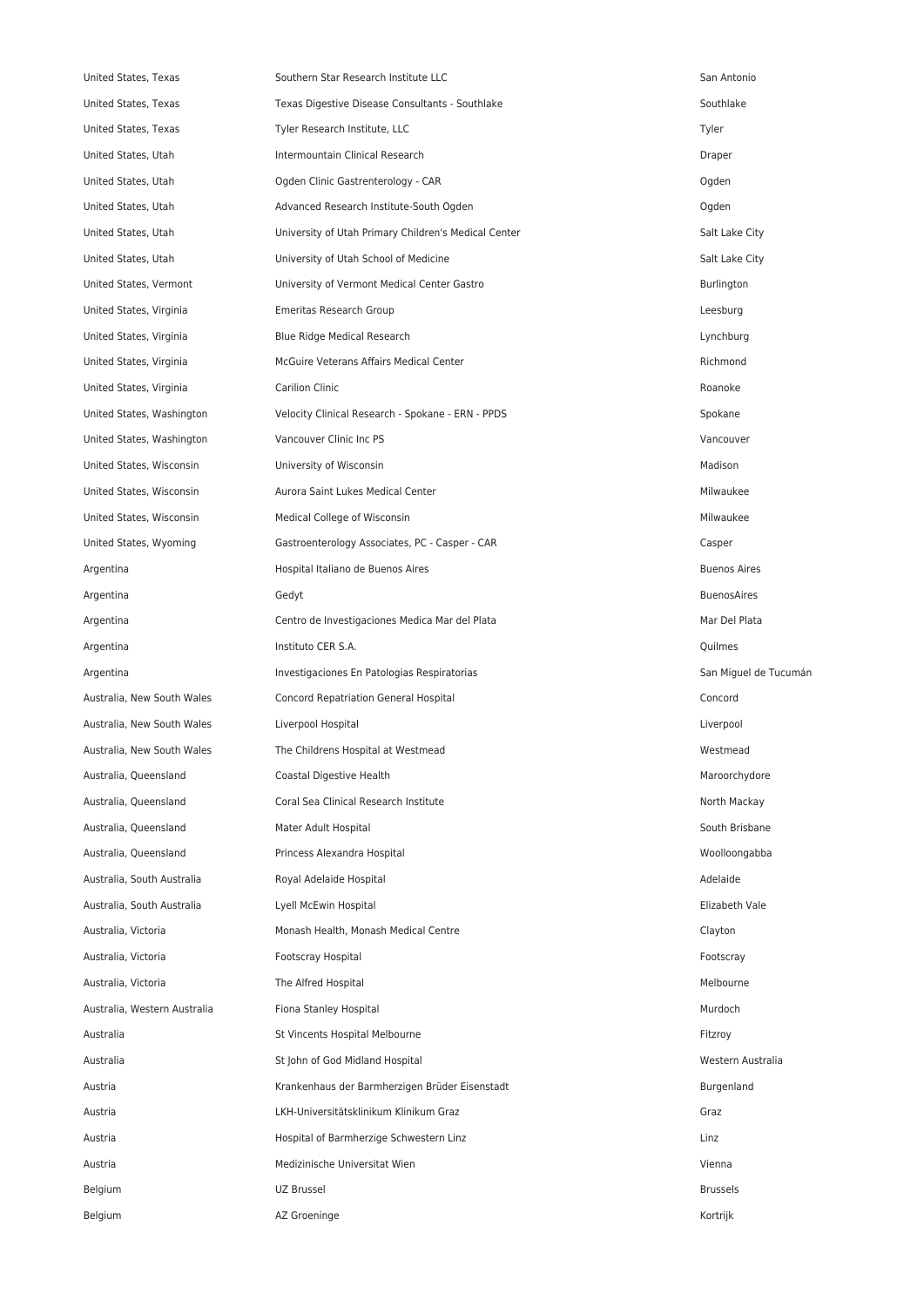| Belgium                  | UZ Leuven                                                             | Leuven                   |
|--------------------------|-----------------------------------------------------------------------|--------------------------|
| Belgium                  | AZ Sint-Lucas Brugge                                                  | West-Vlaanderen          |
| Canada, Alberta          | University of Calgary                                                 | Calgary                  |
| Canada, Alberta          | University of Alberta                                                 | Edmonton                 |
| Canada, Alberta          | South Edmonton Gastroenterology                                       | Edmonton                 |
| Canada, British Columbia | GI Research Institute                                                 | Vancouver                |
| Canada, British Columbia | PerCuro Clinical Research LTD                                         | Victoria                 |
| Canada, Ontario          | Ottawa Allergy Research Corporation                                   | Ottawa                   |
| Canada, Ontario          | Toronto Western Hospital                                              | Toronto                  |
| Canada, Ontario          | Toronto Digestive Disease Associates Inc                              | Vaughan                  |
| Germany                  | Staedisches Klinikum Brandenburg                                      | Brandenburg an der Havel |
| Germany                  | AES - DRS - Synexus Frankfurt Research Centre                         | Frankfurt am Main        |
| Germany                  | Klinikum Garmisch-Partenkirchen Gmbh                                  | Garmisch-Partenkirchen   |
| Germany                  | Facharztzentrum Eppendorf                                             | Hamburg                  |
| Germany                  | Universitatsklinikum Leipzig                                          | Leipzig                  |
| Germany                  | <b>EUGASTRO GmbH</b>                                                  | Leipzig                  |
| Germany                  | Gastroenterologische Gemeinschaftspraxis Mainz                        | Mainz                    |
| Germany                  | Klinikum rechts der Isar der Technischen Universitaet Muenchen        | Munchen                  |
| Germany                  | Praxis Prof. Herbert Kellner                                          | München                  |
| Israel                   | Rambam Medical Center                                                 | Haifa                    |
| Israel                   | Edith Wolfson Medical Center                                          | Holon                    |
| Israel                   | Shaare Zedek Medical Center                                           | Jerusalem                |
| Israel                   | Hadassah Medical Center                                               | Jerusalem                |
| Israel                   | Tel-Aviv Sourasky Medical Center                                      | Tel-Aviv                 |
| Israel                   | Shamir Medical Center - Assaf Harofeh                                 | Zerifin                  |
| Italy                    | Ospedale Policlinico San Martino                                      | Genova                   |
| Italy                    | Fondazione IRCCS Ca Granda Ospedale Maggiore Policlinico              | Milano                   |
| Italy                    | AOU dell'Università degli Studi della Campania Luigi Vanvitelli       | Napoli                   |
| Italy                    | Azienda Ospedaliera di Padova                                         | Padova                   |
| Italy                    | Azienda Ospedaliera Universitaria Pisana                              | Pisa                     |
| Italy                    | Azienda Policlinico Umberto I                                         | Rome                     |
| Japan                    | Akita University Hospital                                             | Akita-shi                |
| Japan                    | Nippon Medical School Hospital                                        | Bunkyo-ku                |
| Japan                    | Tokai University Hospital                                             | Isehara City, Kanagawa   |
| Japan                    | Kobe University Hospital                                              | Kobe                     |
| Japan                    | Local Institution - 597                                               | Kobe                     |
| Japan                    | Gunma University Hospital                                             | Maebashi                 |
| Japan                    | Daido Clinic                                                          | Nagoya                   |
| Japan                    | Nagoya City University Hospital                                       | Nagoya                   |
| Japan                    | Niigata University Medical and Dental Hospital                        | Niigata-shi              |
| Japan                    | Hyogo College of Medicine Hospital                                    | Nishinomiya              |
| Japan                    | Kawasaki Medical School Hospital                                      | Okayama-Shi              |
| Japan                    | Osaka City University Hospital                                        | Osaka                    |
| Japan                    | Gunma Children's Medical Center                                       | Shibukawa                |
| Japan                    | Center Hospital of the National Center for Global Health and Medicine | Shinjuku-Ku              |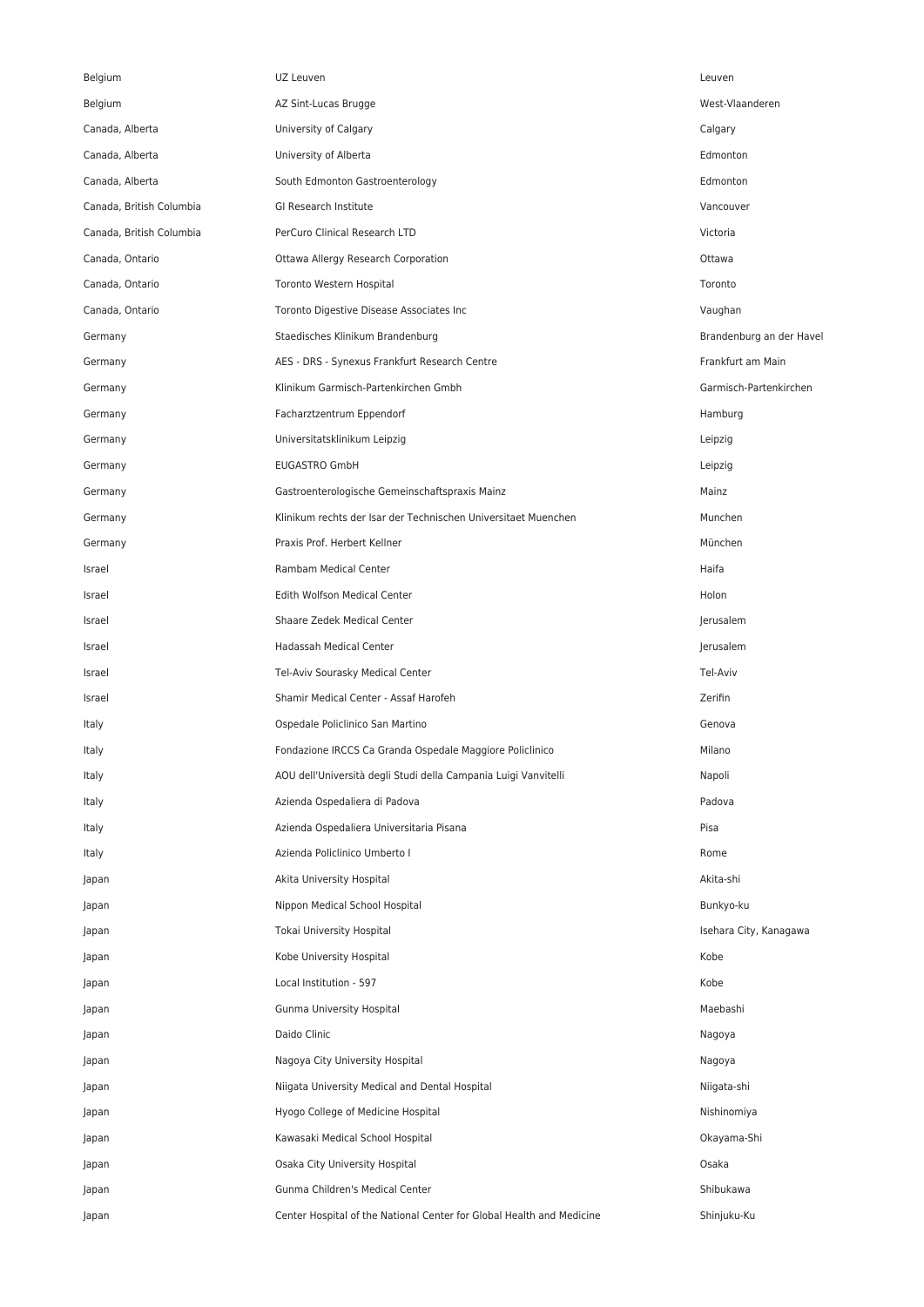| Japan          | International University of Health and Werfare Mita Hospital                 | Tokyo                    |
|----------------|------------------------------------------------------------------------------|--------------------------|
| Japan          | Local Institution - 605                                                      | Tokyo                    |
| Japan          | National Center for Child Health and Development                             | Tokyo                    |
| Japan          | Fujita Health University Hospital                                            | Toyoake                  |
| Japan          | Local Institution - 596                                                      | Toyoake                  |
| Japan          | Yamagata University Hospital                                                 | Yamagata                 |
| Poland         | Vitamed Galaj i Cichomski sp.j.                                              | Bydgoszcz                |
| Poland         | AES - DRS - Synexus Polska Sp. z o.o. Oddział w Czestochowie                 | Czestochowa              |
| Poland         | AES - DRS - Synexus Polska Sp. z o.o. Oddział w Gdansku                      | Gdansk                   |
| Poland         | AES - DRS - Synexus Polska Sp. z o.o. Oddział w Katowicach                   | Katowice                 |
| Poland         | AES - DRS - Synexus Polska Sp. Z o.o. Oddział w Lodzi                        | Lódz                     |
| Poland         | TWOJA PRZYCHODNIA Medical Centre of Szczecin LLC                             | Szczecin                 |
| Poland         | WIP Warsaw IBD Point                                                         | Warsaw                   |
| Poland         | Centrum Zdrowia MDM                                                          | Warszawa                 |
| Poland         | AES - DRS - Synexus Polska Sp. z o.o. Oddział w Warszawie                    | Warszawa                 |
| Poland         | AES - DRS - Synexus Polska Sp. z o.o. Oddział we Wrocławiu                   | Wroclaw                  |
| Poland         | Akademicki Szpital Kliniczny im. Jana Mikulicza-Radeckiego                   | Wroclaw                  |
| Poland         | Centrum Badan Klinicznych Piotr Napora Lekarze Spolka Partnerska             | Wroclaw                  |
| Portugal       | Centro Hospitalar de Lisboa Central - Hospital de Santo António dos Capuchos | Lisboa                   |
| Portugal       | Centro Hospitalar Lisboa Central- Hospital Dona Estefânia                    | Lisboa                   |
| Portugal       | Centro Hospitalar do Porto - Hospital de Santo António                       | Porto                    |
| Portugal       | Centro Hospitalar de São João, E.P.E.                                        | Porto                    |
| Spain          | Hospital Clinic de Barcelona                                                 | Barcelona                |
| Spain          | Hospital Universitario Reina Sofia                                           | Cordoba                  |
| Spain          | Hospital La Princesa                                                         | Madrid                   |
| Spain          | Hospital Universitario La Paz                                                | Madrid                   |
| Spain          | Hospital Costa del Sol                                                       | Marbella                 |
| Spain          | Hospital Virgen del Rocio                                                    | Sevilla                  |
| Switzerland    | Chuv Bh-04                                                                   | Lausanne                 |
| Switzerland    | Kantonsspital Liestal                                                        | Liestal                  |
| United Kingdom | Belfast Health and Social Care Trust                                         | Belfast Northern Ireland |
| United Kingdom | AES - DRS - Synexus Midlands Clinical Research Centre                        | Birmingham               |
| United Kingdom | Addenbrooke's Hospital                                                       | Cambridge                |
| United Kingdom | AES - DRS - Synexus Wales Clinical Research Centre                           | Cardiff                  |
| United Kingdom | AES - DRS - NW Consortium Lancashire                                         | Chorley                  |
| United Kingdom | AES - DRS - Synexus North Teesside Clinical Research Centre                  | Hardwick                 |
| United Kingdom | AES - DRS - Synexus Hexham Clinical Research Centre                          | Hexam                    |
| United Kingdom | AES - DRS - NW Consortium Merseyside                                         | Liverpool                |
| United Kingdom | Royal Manchester Children's Hospital                                         | Manchester               |
| United Kingdom | AES - DRS - NW Consortium Manchester                                         | Manchester               |
| United Kingdom | Southampton General Hospital                                                 | Southampton              |

**Sponsors and Collaborators**

Celgene

**Investigator**